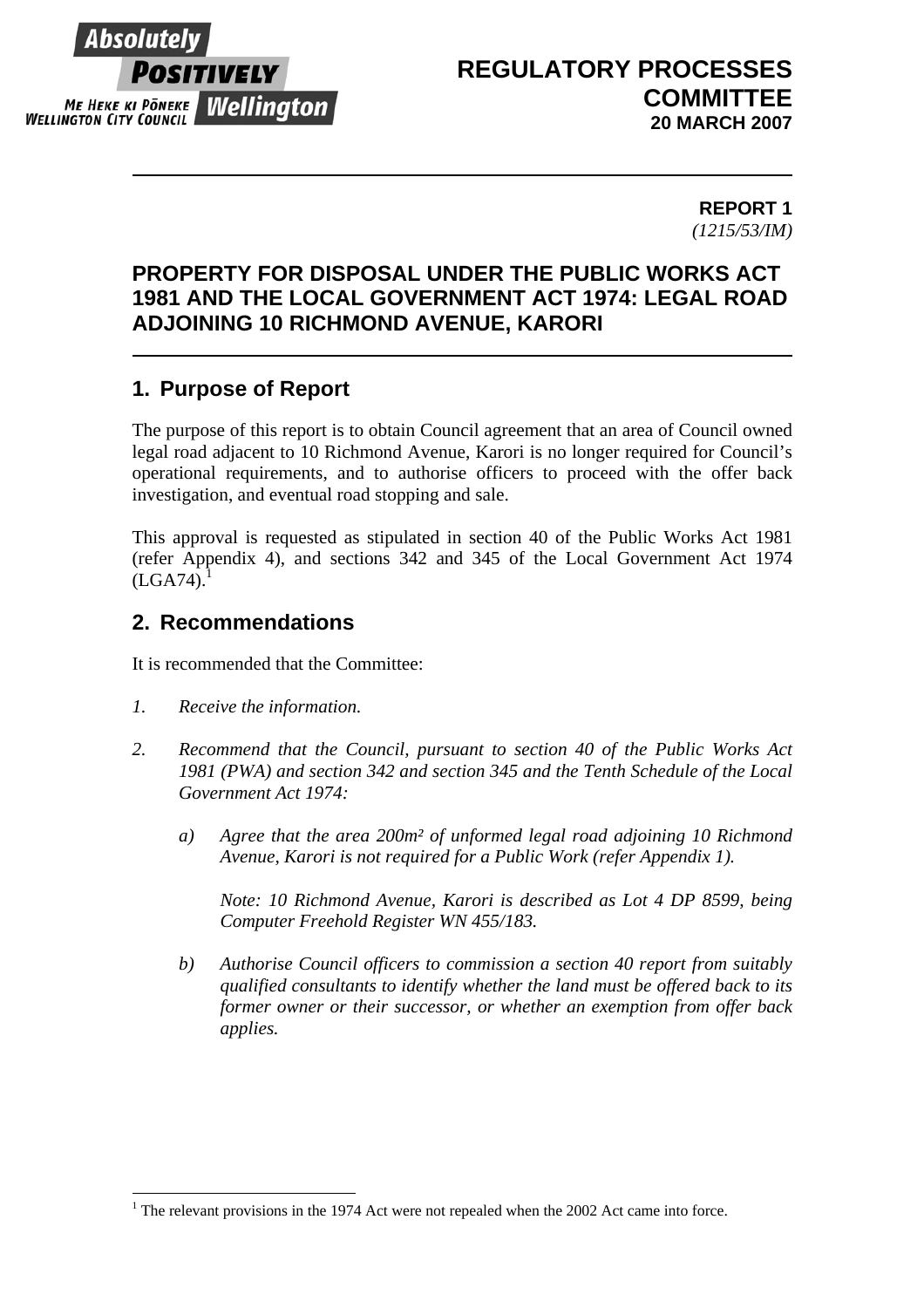- *3. Recommend that Council note that once the section 40 report has been received, a report will be presented to the Chief Executive Officer for approval under delegated authority to either offer the land back to its former owner or their successor, or to approve the exemption from offer back.*
- *4. Recommend that Council, approves in principle the proposed road stopping provided:* 
	- *a. all statutory and Council requirements are met, and*
	- *b. no objections to the stopping are received.*
- *5. Recommend that Council note that if objections are received and the proponent wishes to continue with the road stopping, a further report will be presented to Committee for consideration.*
- *6. Recommend that Council authorises the Chief Executive Officer to negotiate and complete terms of sale.*

# **3. Background**

The application to stop this area of road was submitted by Anselm Haanen & Heather Sinclair. They are the owner/s of the adjoining property at 10 Richmond Avenue, Karori (Lot 4 DP 8599, being Computer Freehold Register WN 455/183).

Under the LGA74 (s 342 and s 345) local authorities are permitted to sell portions of legal road which they no longer require for roading purposes or another public work. As this Act is not exempt from the PWA, the Council is required to carry out Section 40 investigations to establish whether the land needs to be offered back to the previous owner or their successor in title (refer Appendix 4).

In most cases legal road is exempt from an offer back under either:

- 1. Section 40 (2) PWA where the local authority considers that:
	- a. It would be impractical, unreasonable or unfair to offer the land back; or
	- b. There has been a significant change in the character of the land for the purposes of, or in connection with, the public work for which it was acquired or held; or
- 2. Section 40 (4) PWA where the local authority believes on reasonable grounds that, because of the size, shape or situation of the land that it could not be expected to be sold to any person who did not own land adjacent to the land that is to be sold. Then the land may be sold to an adjoining owner.

These exemptions are due to the fact that legal road is generally the road frontage of the existing property. In some circumstances however, portions of legal road may not be exempt from offer-back, for example if the area is of significant size.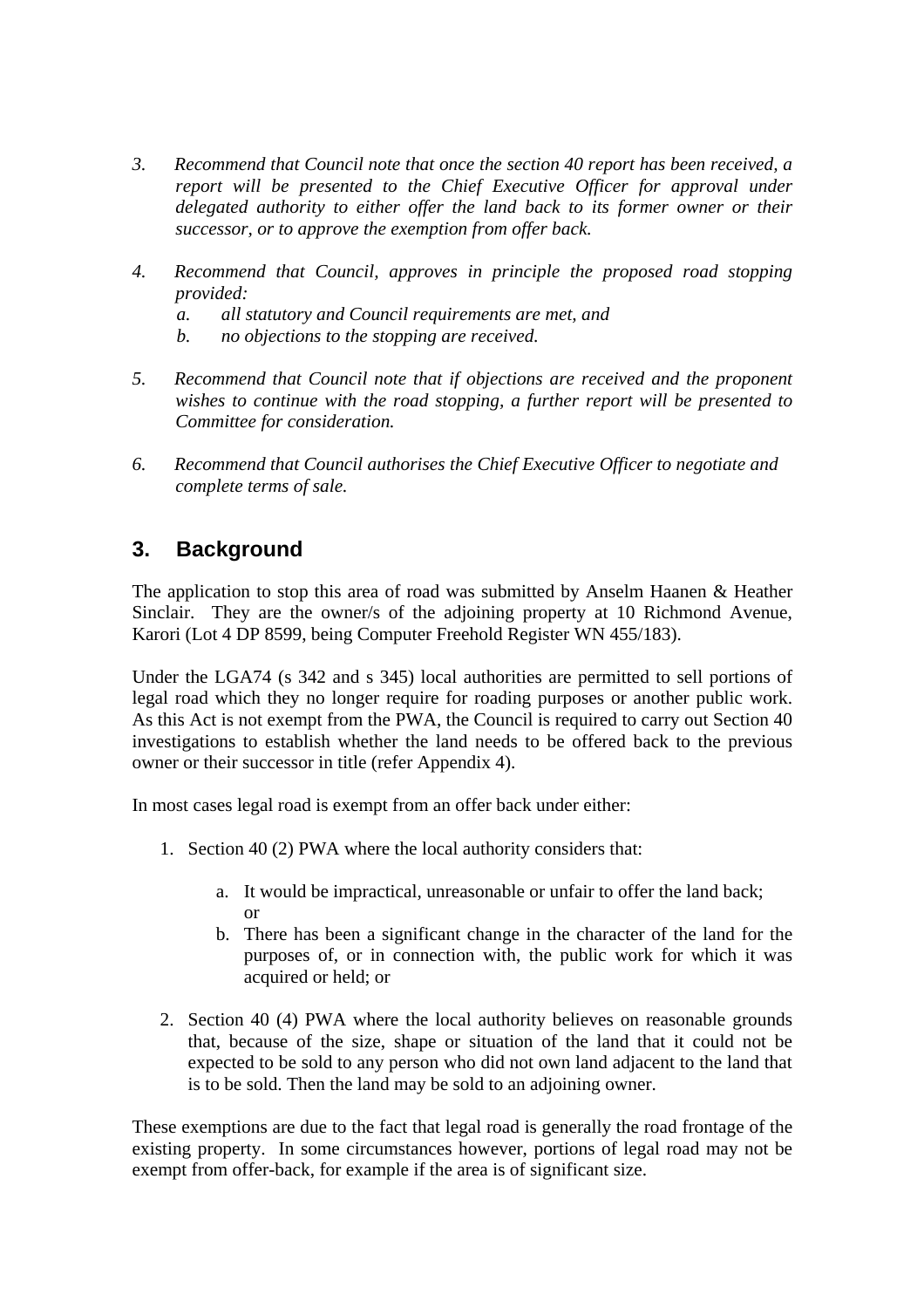If, on receipt of the s 40 investigation report, the Chief Executive Officer (CEO) agrees with the recommendations of the report, officers will proceed with the road stopping and sale process prescribed under s 342 and s 345, and the Tenth Schedule of the LGA74 (see Appendix 3).

# **4. Discussion**

## **4.1 The road stopping process**

The proponent (i.e. the party who has applied to the Council to buy the legal road) is responsible for most of the costs involved in processing their request to change the designation of the legal road and then purchase the freehold land to amalgamate with their adjoining property title.

The proponent is provided with as much information as possible at the start of the road stopping process. This ensures they are fully aware of the road stopping and sale requirements, timeframes and costs that may be incurred as part of this process. The proponents have agreed in writing to meet all of these requirements and costs.

The next steps in the road stopping and sale process are as follows:

- S 40 report commissioned
- CEO approval of s 40 report recommendations
- Valuation and sale & purchase agreement
- Survey and public notification of intent to stop the road
- Objections considered (if any) and Environment Court hearing (if required)
- Public notification that road is stopped
- Final valuation (if required)
- Settlement and transfer

## **4.2 This application**

The area of legal road proposed to be stopped is a near rectangular parcel of land, approximately 200 m² in size, as shown on the aerial photograph (refer Appendix 1), adjoining the northern boundary of the proponents' land.

The owners of 10 Richmond Avenue, Karori wish to purchase the area, to facilitate the building of a new garage and new residential dwelling (refer Appendix 2).

If the road stopping and sale are successful, the legal road will be amalgamated with the adioining property in Certificate of Title WN 455/183.

## **4.3 Consultation**

As part of the road stopping process the neighbouring property owners are given an opportunity to provide comments concerning the road stopping application. Typically, these are the adjacent property owners and the owners opposite the area proposed to be stopped. In this case, owners of the properties surrounding 10 Richmond Avenue, Karori were consulted. No objections to this proposal were received.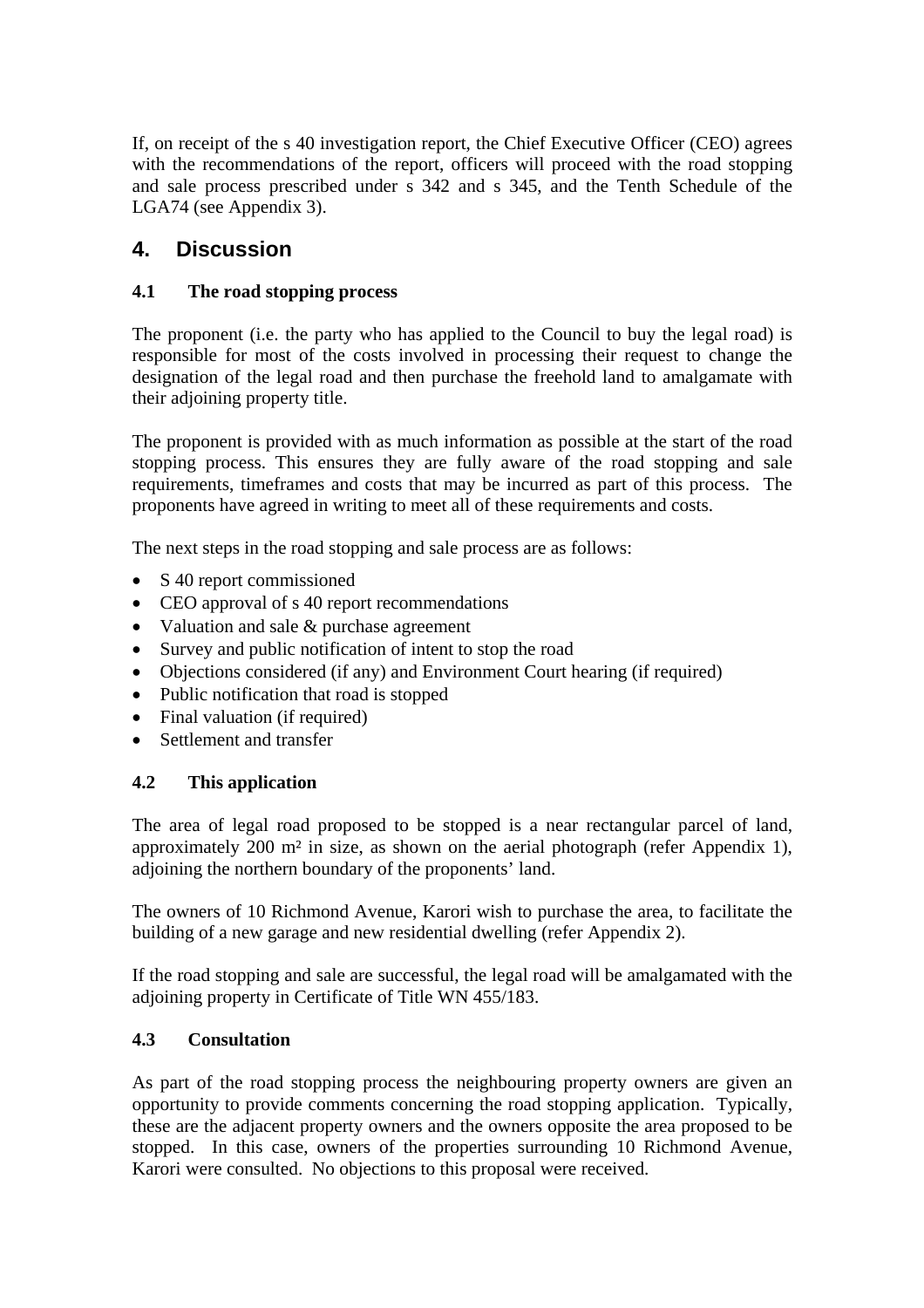Consultation with the relevant Service Authorities and internal business units was also sought as part of this application.

Conditional consent has been obtained from:

| <b>Service Provider</b>                      | <b>Condition</b>                                                                                                                                                                                                                           |
|----------------------------------------------|--------------------------------------------------------------------------------------------------------------------------------------------------------------------------------------------------------------------------------------------|
| Powerco (gas)                                | Has no objection provided that:                                                                                                                                                                                                            |
|                                              | The new boundary must leave any<br>1.<br>Powerco gas pipes in road reserve.                                                                                                                                                                |
|                                              | If applicable, relocation of any Powerco<br>2.<br>gas pipes necessary to accommodate<br>the land purchase will be at the<br>proponent's cost.                                                                                              |
|                                              | In this case the pipes are not in the area<br>proposed to be stopped.                                                                                                                                                                      |
| UnitedNetworks Limited (electricity)         | Has no objection provided that:                                                                                                                                                                                                            |
|                                              | All activities near the lines must be<br>1.<br>carried out in accordance with the NZ<br><b>Electrical Code of Practice for</b><br><b>Electrical Safety Distances (NZECP</b><br>34:2001)                                                    |
|                                              | Siemens Energy Services are contacted<br>2.<br>to obtain plans of the lines.                                                                                                                                                               |
|                                              | Any relocation of the lines will be at the<br>3.<br>proponents cost & Siemens Energy<br>Services must be contacted.                                                                                                                        |
|                                              | 4. If any of United Networks' lines are to<br>be located on private land, an easement<br>must be granted to United Networks.                                                                                                               |
|                                              | 5. If, during construction any underground<br>electricity cables are noticed or an<br>electricity outage is caused,<br>construction must be halted<br>immediately and United Networks must<br>be contacted.                                |
| WCC Urban Design and Development<br>Guidance | Approve the road stopping subject to a<br>covenant being registered on the new title<br>requiring any future development planned<br>for 10 Richmond Ave and the area of road<br>reserve proposed satisfies the Multi Unit<br>Design Guide. |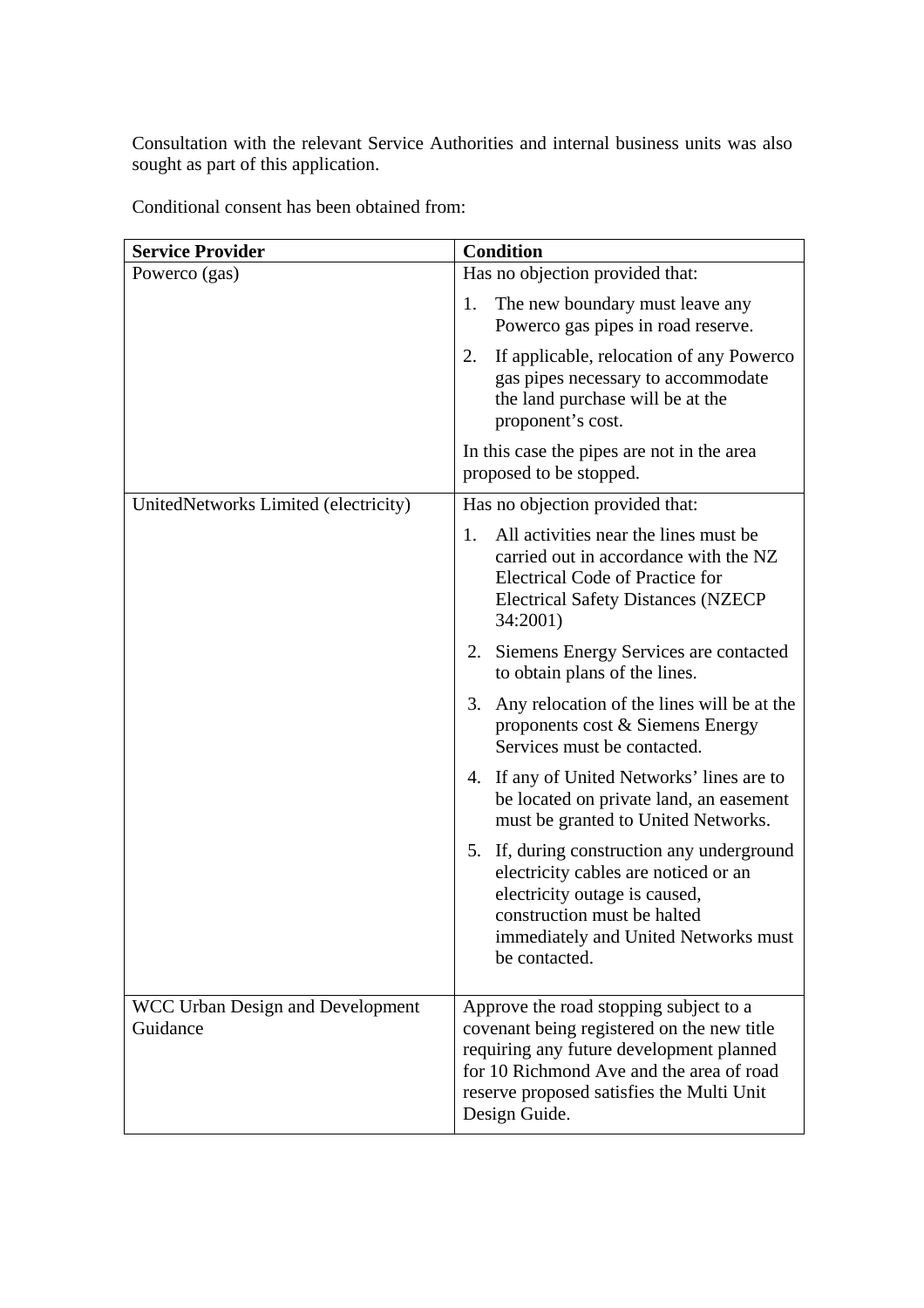| <b>WCC Roading</b>    | Approve the road stopping provided a<br>caveat is registered on the new title<br>requiring the owners of 10 Richmond<br>Avenue provide support for the land that is<br>stopped and sold along Collier Avenue.<br>This will insure that in the event of<br>slippage, liability to make good any works<br>will be that of the proponent and not WCC<br>Roading. |
|-----------------------|---------------------------------------------------------------------------------------------------------------------------------------------------------------------------------------------------------------------------------------------------------------------------------------------------------------------------------------------------------------|
| WCC Parks and Gardens | Approve the road stopping provided the<br>following is undertaken by the proponents:<br>A landscape plan to be approved by<br>Parks and Gardens is submitted<br>showing how the remaining road<br>reserve area will be planted.                                                                                                                               |
|                       | 2. The existing Conifer is to remain on<br>road reserve.                                                                                                                                                                                                                                                                                                      |

Unconditional consent has been obtained from:

- Capacity
- WCC Treaty Relationships
- WCC Street Lighting
- Telstra Clear (telecommunications)
- Telecom (telecommunications)

Officers are satisfied that if the above Service Authority requirements are met, the proposed portion of legal road in Richmond Avenue, Karori can be stopped and sold, provided all statutory and Council requirements are met.

# **5. Conclusion**

It is recommended that the Regulatory Processes Committee recommends that Council agrees that Council officers should proceed with the road stopping and sale process under the Public Works Act 1981 and the Local Government Act 1974.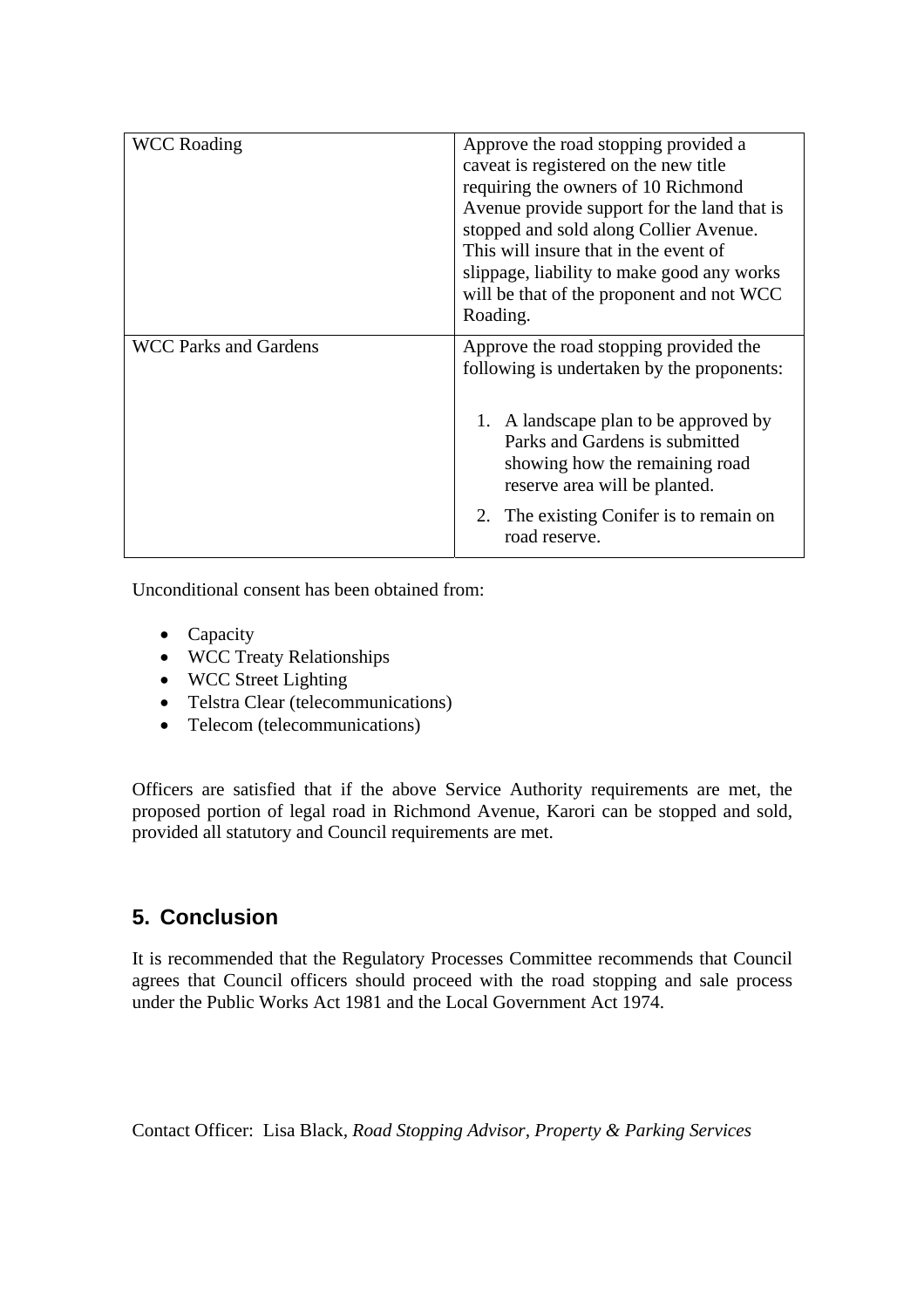### **Supporting Information**

#### **1)Strategic Fit / Strategic Outcome**

*In line with the Council's financial principles, assets that are declared surplus to strategic or operational requirements are sold.* 

*The sale of legal road, where surplus to strategic requirements, is mandated under the Council's 2004 Road Encroachment and Sale Policy.* 

#### **2) LTCCP/Annual Plan reference and long term financial impact**

*Provision for undertaking this work is contained within the overall organisational budget.* 

*This report is a step towards the possible sale of the legal road. At this stage, the expected income from the sale of the road to the proponent has not been quantified as final valuations are carried out at a later stage in the road stopping process.* 

*There are no adverse financial implications imposed on the Council arising from this road stopping proposal. Most of the costs associated with this proposal will be met by the proponent including all survey, administration and legal costs. This proposal will benefit Council in financial terms as the proponent will purchase the stopped road from the Council at market value, and will then pay rates on it in the future.* 

#### **3) Treaty of Waitangi considerations**

*There are no Treaty of Waitangi implications.* 

#### **4) Decision-Making**

*This is not a significant decision. This report sets out the Council's options under the relevant legislation and under the Council's 2004 Road Encroachment and Sale Policy.* 

#### **5) Consultation**

*Consultation with the relevant internal business units has been carried out as part of this application. They have all advised that they have no objection to the proposed road stopping, with Urban Design, Roading and Parks and Gardens consent subject to certain conditions.* 

*Service Authorities have been consulted and a number of conditions have been noted.* 

*The proponents have agreed in writing to these conditions.* 

#### **6) Legal Implications**

*The legal implications of the proposal are discussed in section 3.*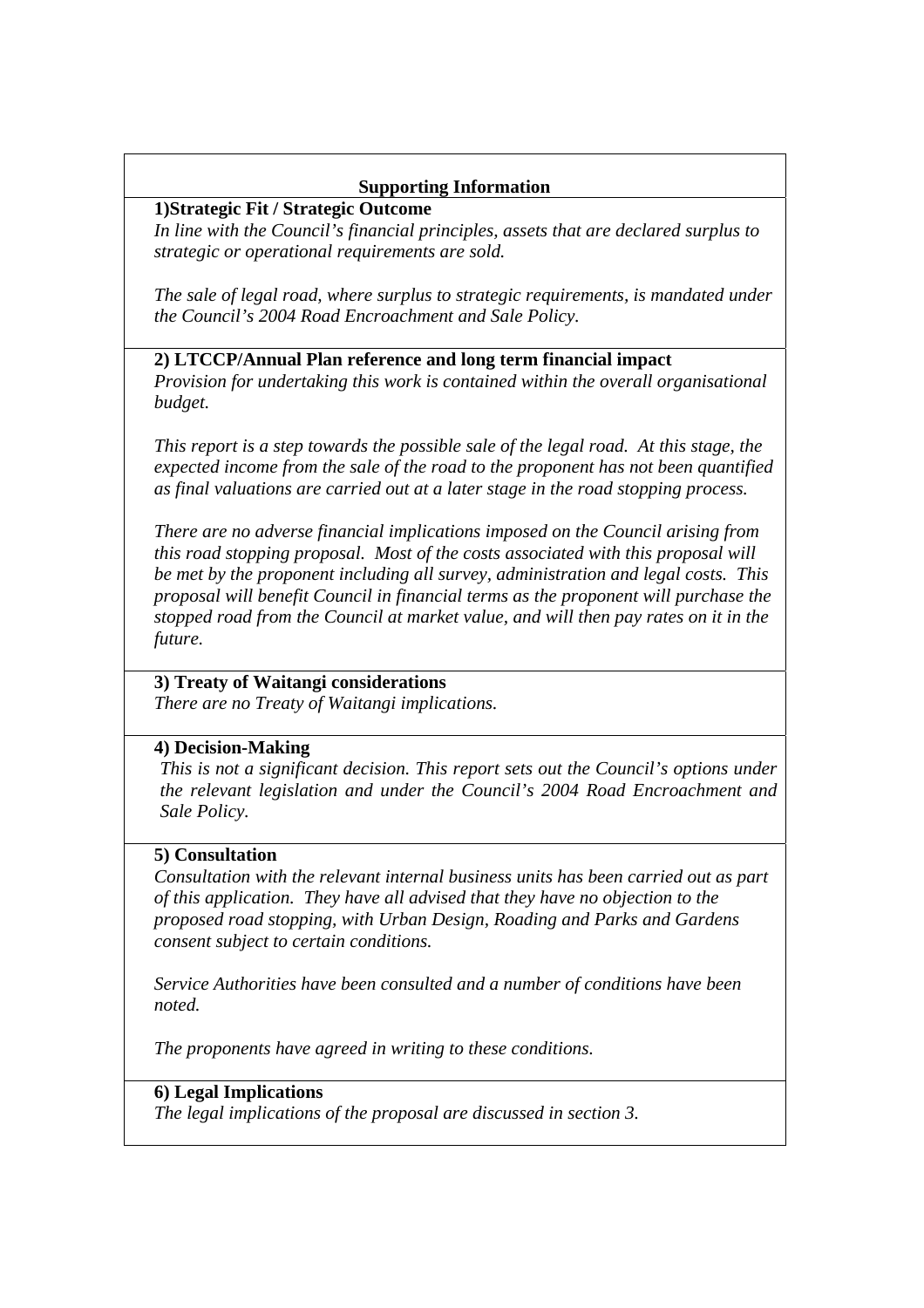# **APPENDIX 1 - AERIAL PHOTOGRAPH**

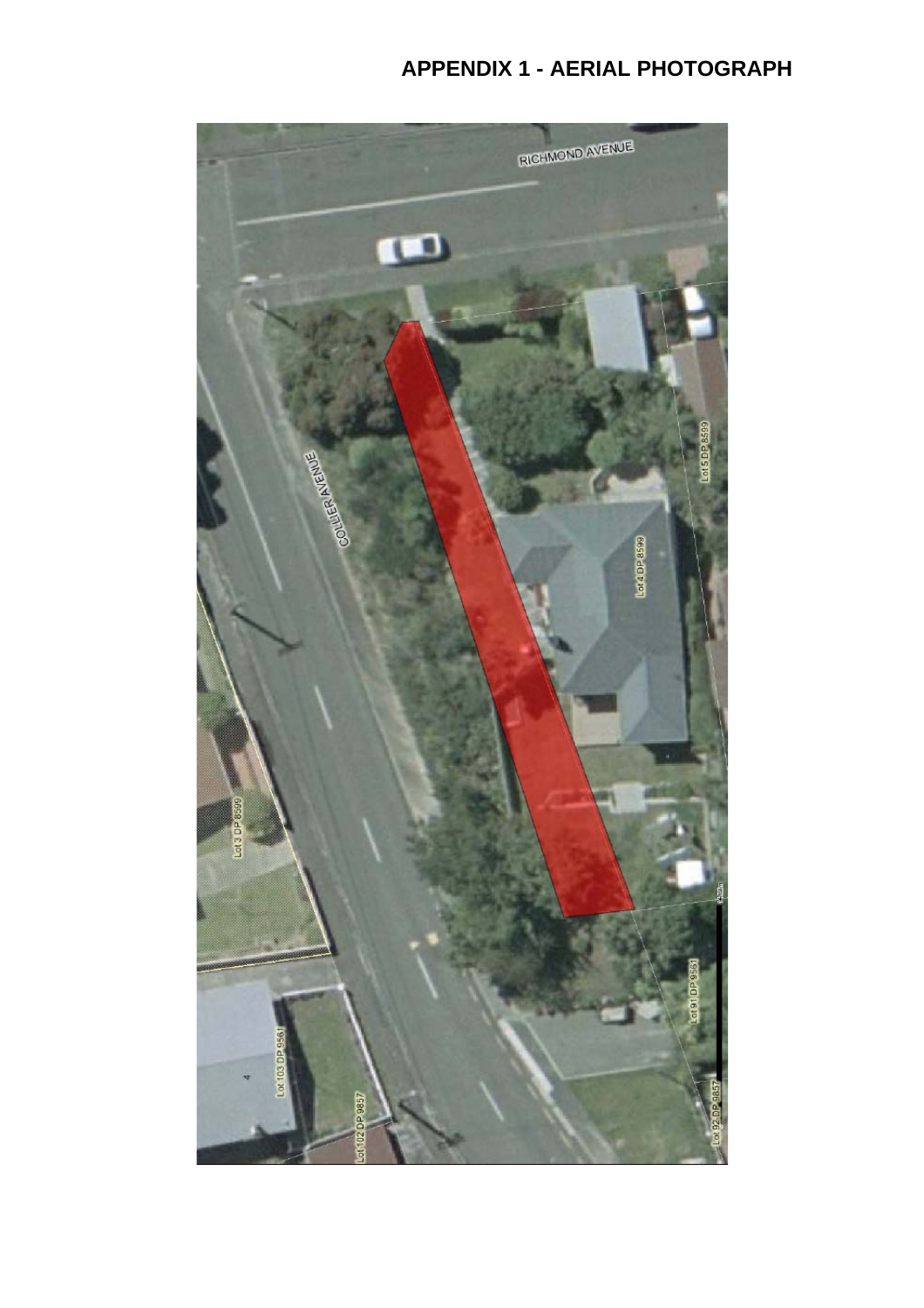# **APPENDIX 2 – PROPONENT'S DEVELOPMENT PROPOSALS**

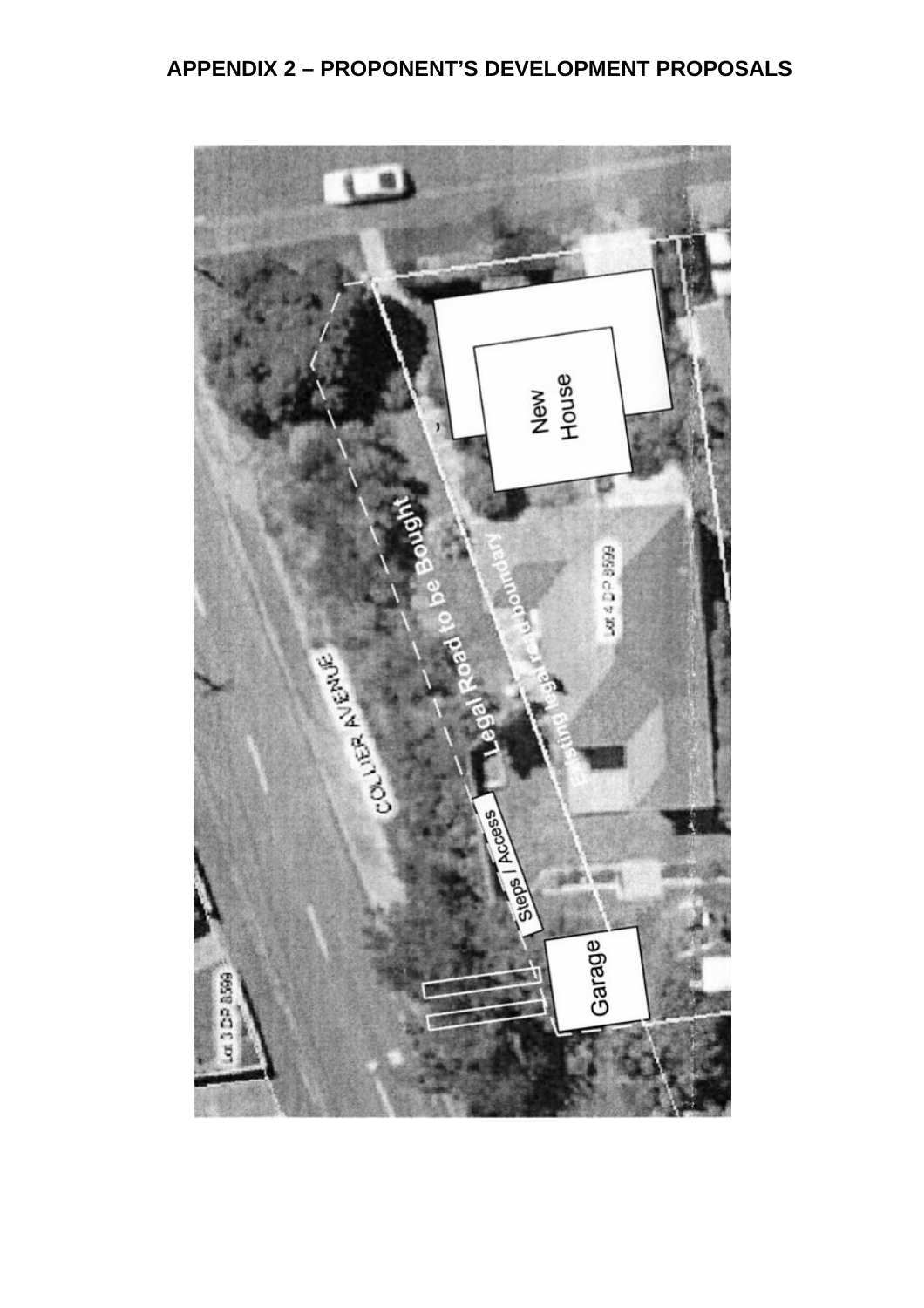## **LOCAL GOVERNMENT ACT 1974**

## **[342 Stopping and closing of roads]**

- (1) The council may, in the manner provided in Schedule 10 to this Act,—
	- (a) Stop any road or part thereof in the district:

 Provided that the council (not being a borough council) shall not proceed to stop any road or part thereof in a rural area unless the prior consent of the Minister of Lands has been obtained; or

- [[(b) Close any road to traffic or any specified type of traffic (including pedestrian traffic) on a temporary basis in accordance with that Schedule and impose or permit the imposition of charges as provided for in that Schedule.]]
- (2) Repealed.]

## **[345 Disposal of land not required for road]**

- (1) Subject to subsection  $(3)$  of this section, where in forming a new road, or in diverting or stopping or diminishing the width of any existing road, any part thereof is no longer required as a road, the council may—
	- (a) Either—
		- (i) Sell that part to the owner or owners of any adjoining land for a price to be fixed by a competent valuer appointed by the council to value that part; or
		- (ii) Grant a lease of that part to the owner or owners of any adjoining land for a term and at a rental and subject to such conditions as the council thinks fit;—

and, if no such owner or owners is or are willing to purchase the land at the price fixed or, as the case may be, take a lease of that part for the term and at the rental and subject to the conditions fixed, the council may … sell or lease the land by public auction or private tender; and a conveyance, transfer, or lease under the seal of the council shall constitute a valid title to the land; or

- (b) Apply that part, or any part thereof, to any purpose to which the council may apply land, either under this Act or any other enactment; or
- (c) Grant a lease of that part, or any part thereof, for such term and on such conditions as it thinks fit for use for any purpose to which the council may apply land, either under this Act or any other enactment; or
- (d) Transfer that part, or any part thereof, to the Crown for a public reserve or for addition to a public reserve or for any purpose of public convenience or utility or as Crown land subject to the Land Act 1948.
- $[[(1A) \tTo avoid doubt, this section does not apply to the public foreshore and sealed$ within the meaning of the Foreshore and Seabed Act 2004.]]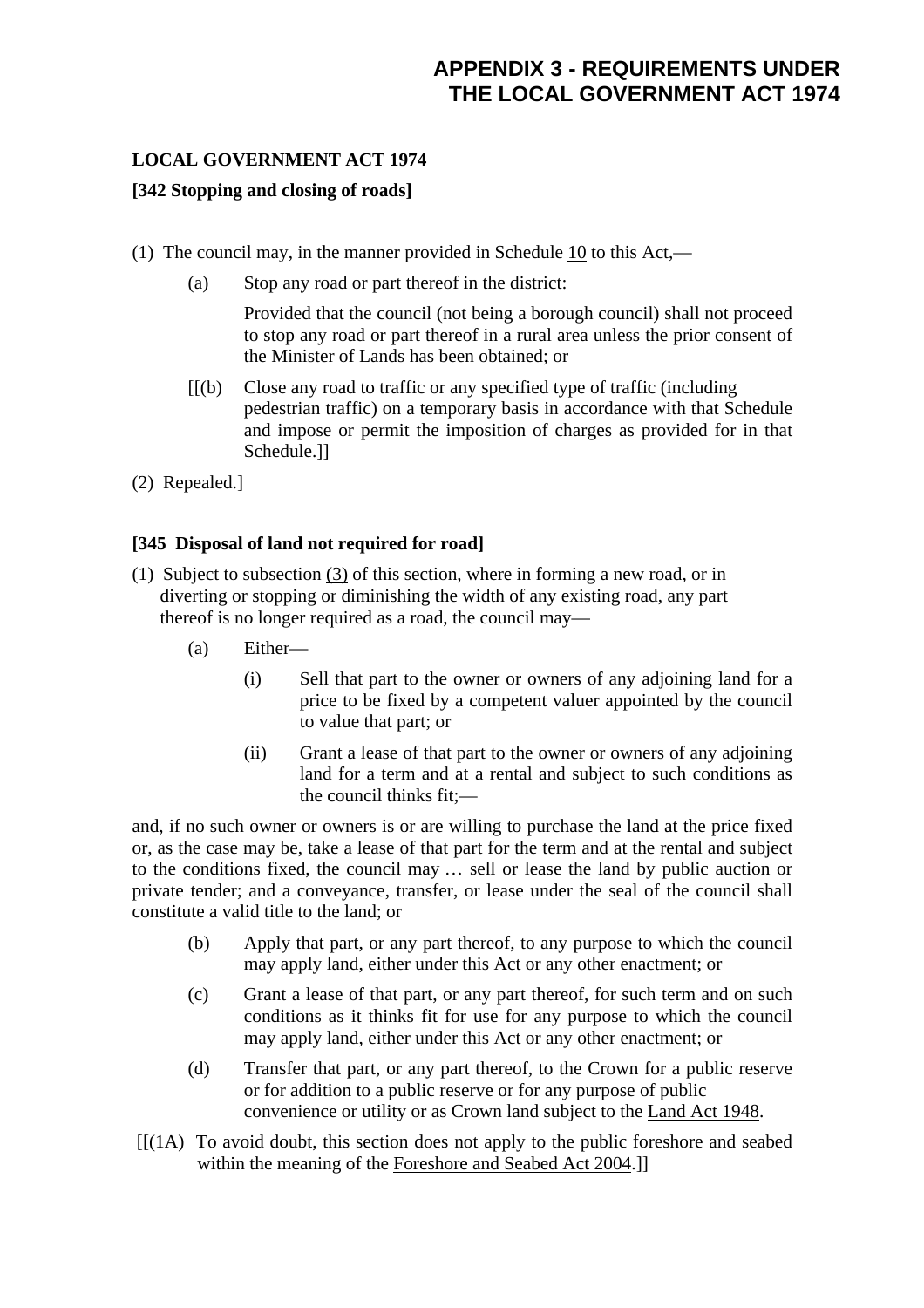# **APPENDIX 3 - REQUIREMENTS UNDER THE LOCAL GOVERNMENT ACT 1974**

- (2) Where the council pursuant to subsection  $(1)(a)(i)$  of this section sells the land to the owner or owners of any adjoining land, it may require, notwithstanding the provisions of any other enactment, the amalgamation of that land with the adjoining land under one certificate of title. The District Land Registrar may, if he thinks fit, dispense with any survey that would otherwise be required for the purposes of the issue of a certificate of title under this section, and may issue a certificate of title limited as to parcels.
- $[[(2A)$  Where the council acting under subsection (2) of this section requires the amalgamation of the land sold with the adjoining land under one certificate of title—
	- (a) The separate parcels of land included in the one certificate of title by virtue of that requirement shall not be capable of being disposed of individually or of again being held under separate certificates of title, except with the consent of the council:
	- (b) Where that adjoining land is already subject to a registered instrument under which a power to sell, a right of renewal, or a right or obligation is lawfully conferred or imposed, the land sold shall be deemed to be and always have been part of the land that is subject to that instrument, and all rights and obligations in respect of, and encumbrances on that adjoining land shall be deemed also to be rights and obligations in respect of, or encumbrances on, that land sold.]]
- [[(2B) On the issue of a certificate of title to the land referred to in subsection (2A) of this section, the District Land Registrar shall enter on the certificate of title a memorandum that the land to which it relates is subject to paragraph (a) of that subsection, and, if the circumstances so require, that it is subject to paragraph (b) of that subsection.]]
- $[$ [(3) Where any road or any part of a road along the mark of mean high water springs of the sea, or along the bank of any river with an average width of 3 metres or more, or the margin of any lake with an area of 8 hectares or more is stopped, there shall become vested in the council as an esplanade reserve (as defined in section 2(1) of the Resource Management Act 1991) for the purposes specified in section 229 of the Resource Management Act 1991—
	- (a) A strip of land forming part of the land that ceases to be road not less than 20 metres wide along the mark of mean high water springs of the sea, or along the bank of any river or the margin of any lake (as the case may be); or
	- (b) The full width of the land which ceases to be road—

whichever is the lesser.]]

- $[$ [(4) The obligation under subsection (3) of this section to set aside a strip of land not less than 20 metres in width as an esplanade reserve is subject to any rule included in a district plan under section 77 of the Resource Management Act 1991.]]
- $[$ [(5) On the issue of any certificate of title for land which has become vested in the council as an esplanade reserve under subsection (3) of this section, the District Land Registrar shall enter thereon a memorandum that the land is subject to that subsection.]]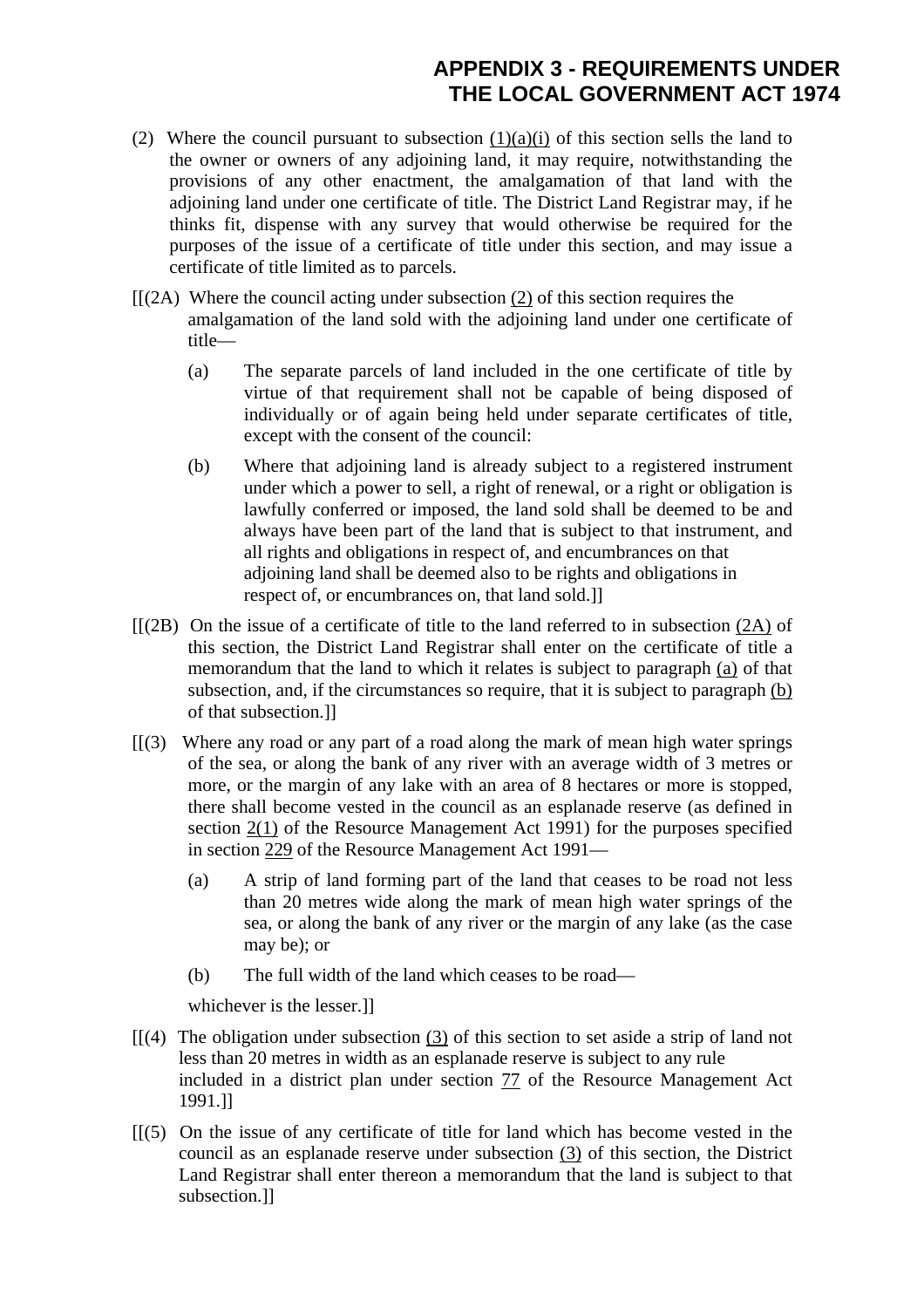$[[(6) \text{ Repeated.}]]]$ 

#### **[Schedule 10 Conditions as to stopping of roads and the temporary prohibition of traffic on roads]**

- **1** The council shall prepare a plan of the road proposed to be stopped, together with an explanation as to [why the road is to be stopped and] the purpose or purposes to which the stopped road will be put, and a survey made and a plan prepared of any new road proposed to be made in lieu thereof, showing the lands through which it is proposed to pass, and the owners and occupiers of those lands so far as known, and shall lodge the plan in the office of the Chief Surveyor of the land district in which the road is situated. [The plan shall separately show any area of esplanade reserve which will become vested in the council under section 345(3) of this Act].
- **2** On receipt of the Chief Surveyor's notice of approval and plan number the council shall open the plan for public inspection at the office of the council, and the council shall at least twice, at intervals of not less than 7 days, give public notice of the proposals and of the place where the plan may be inspected, and shall in the notice call upon persons objecting to the proposals to lodge their objections in writing at the office of the council on or before a date to be specified in the notice, being not earlier than 40 days after the date of the first publication thereof. The council shall also forthwith after that first publication serve a notice in the same form on the occupiers of all land adjoining the road proposed to be stopped or any new road proposed to be made in lieu thereof, and, in the case of any such land of which the occupier is not also the owner, on the owner of the land also, so far as they can be ascertained.
- **3** A notice of the proposed stoppage, shall during the period between the first publication of the notice and the expiration of the last day for lodging objections as aforesaid be kept fixed in a conspicuous place at each end of the road proposed to be stopped:

 Provided that the council shall not be deemed to have failed to comply with the provisions of this clause in any case where any such notice is removed without the authority of the council, but in any such case the council shall, as soon as conveniently may be after being informed of the unauthorised removal of the notice, cause a new notice complying with the provisions of this clause to be affixed in place of the notice so removed and to be kept so affixed for the period aforesaid.

- **4** If no objections are received within the time limited as aforesaid, the council may by public notice declare that the road is stopped; and the road shall, subject to the council's compliance with clause 9 of this Schedule, thereafter cease to be a road.
- **5** If objections are received as aforesaid, the council shall, after the expiration of the period within which an objection must be lodged, unless it decides to allow the objections, send the objections together with the plans aforesaid, and a full description of the proposed alterations to the [Environment Court].
- **[6** The [[Environment Court]] shall consider the district plan, the plan of the road proposed to be stopped, the council's explanation under clause 1 of this Schedule, and any objection made thereto by any person, and confirm, modify,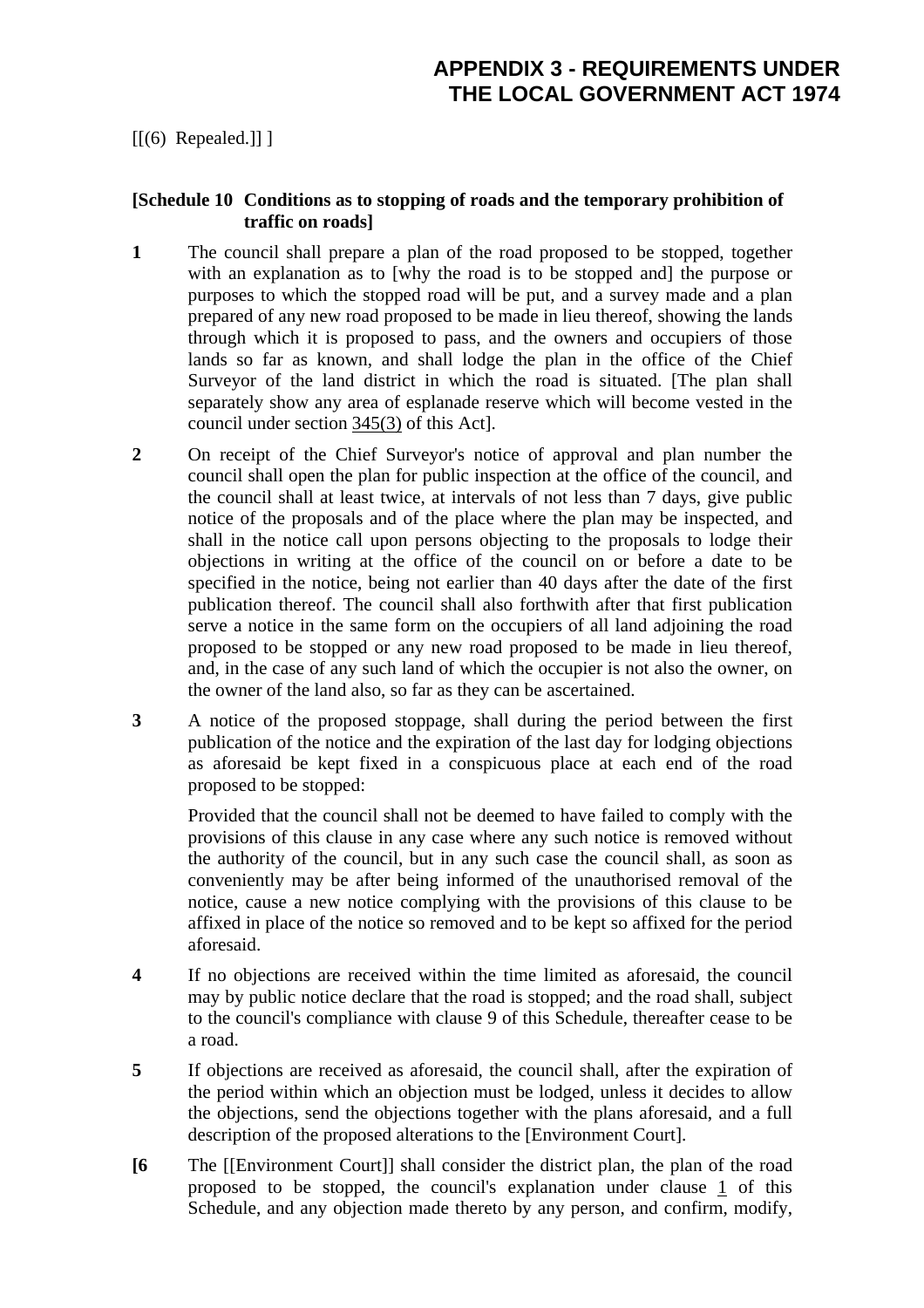or reverse the decision of the council which shall be final and conclusive on all questions.]

- **7** If the [Environment Court] reverses the decision of the council, no proceedings shall be entertained by the [Environment Court] for stopping the road for 2 years thereafter.
- **8** If the [Environment Court] confirms the decision of the council, the council may declare by public notice that the road is stopped; and the road shall, subject to the council's compliance with clause 9 of this Schedule, thereafter cease to be a road.
- **9** Two copies of that notice and of the plans hereinbefore referred to shall be transmitted by the council for record in the office of the Chief Surveyor of the land district in which the road is situated, and no notice of the stoppage of the road shall take effect until that record is made.
- **10** The Chief Surveyor shall allocate a new description of the land comprising the stopped road, and shall forward to the District Land Registrar or the Registrar of Deeds, as the case may require, a copy of that description and a copy of the notice and the plans transmitted to him by the council, and the Registrar shall amend his records accordingly.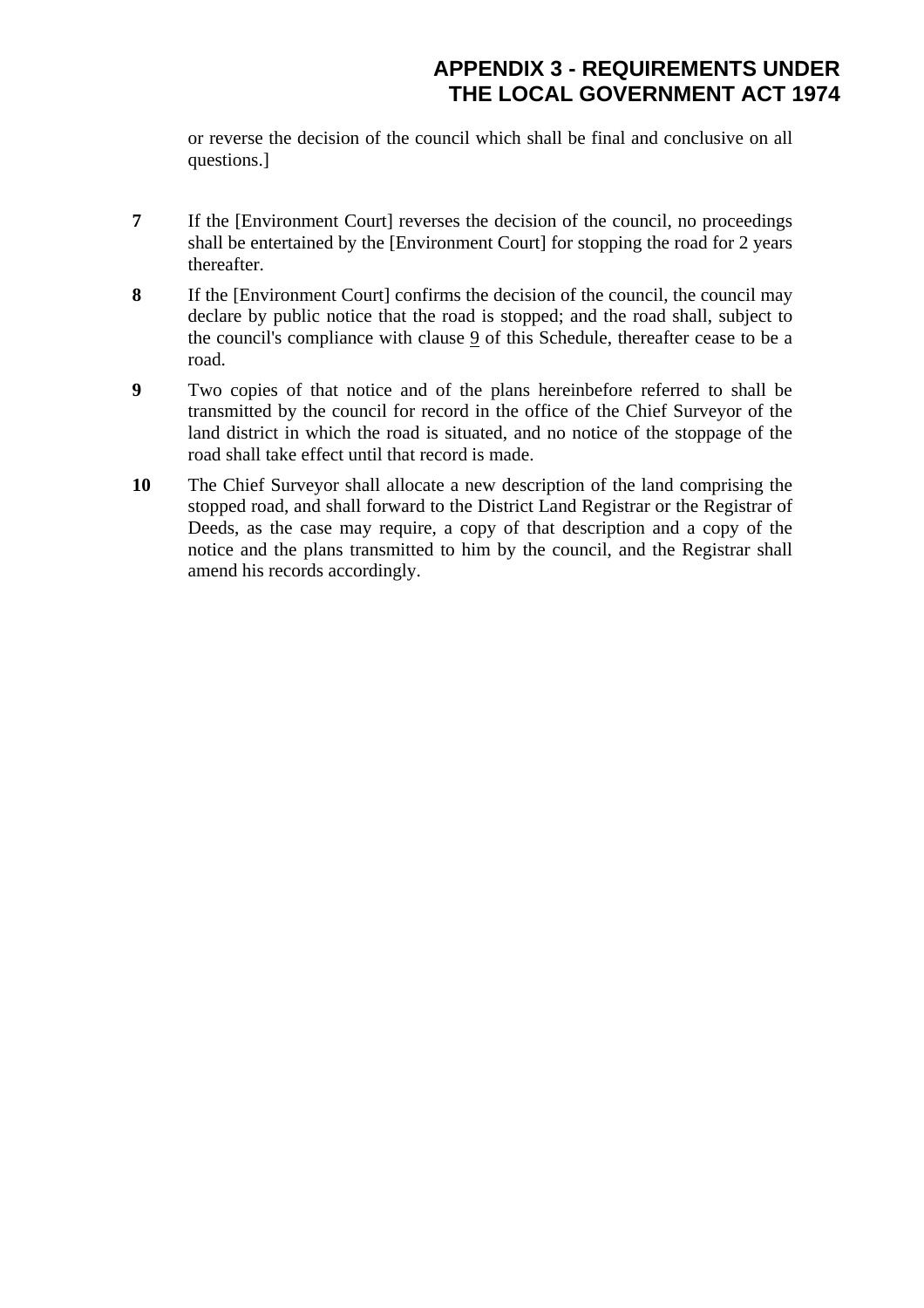# **APPENDIX 4 - SECTION 40 OBLIGATIONS UNDER THE PUBLIC WORKS ACT 1981**

The Public Works Act 1981, and its predecessors, has played a large part in the development of New Zealand's infrastructure. It has enabled land to be acquired, either by agreement or by compulsion, for the construction of local or public works.

The main intention of the Public Works Act 1981 regarding surplus land is that it must be offered for repurchase to the person from whom it was acquired, or the successor of that person, if it is not exempt under the grounds set out in the Act.

Section 40 of the Public Works Act 1981 deals with the disposal of land that is no longer required for the public work for which it is held, or any other public work.

Under section 40 Council is required to:

- (a) identify what land is subject to section 40;
- (b) determine when the offer-back obligations under section 40 are triggered;
- (c) investigate the circumstances surrounding the acquisition, use and characteristics of the land in order to determine whether any exceptions to the offer-back requirement apply as per section 40 (2); and
- (d) determine the appropriate course of action in relation to any affected land.

#### **What Land is Subject to section 40?**

All land held by Council for any public work will be subject to section 40. The land need not have been acquired specifically for a public work nor does it need to be designated formally as such.

Local and public works are:

**"Local work"** means a work constructed or intended to be constructed by or under the control of a local authority, or for the time being under the control of a local authority:

**"Public work"** means every Government work or local work that the Crown or any local authority is authorised to construct, undertake, establish, manage, operate, or maintain. It also includes every use of land and anything else required directly or indirectly for any such Government work or local work or use, including those required by any Education Authority within the meaning of the Education Act 1964 and any university within the meaning of the Universities Act 1961 (abridged definition).

The purpose for which Council holds any particular land needs to be considered objectively.

#### **When is an Offer-Back Triggered Under section 40?**

Council must proceed under section 40 when the pre-conditions in Section 40(1) are satisfied, namely when the land in question:

- (a) is no longer required for the public work for which it is held; and
- (b) is not required for any other public work; and
- (c) is not required for any exchange under s105 of the Public Works Act 1981.